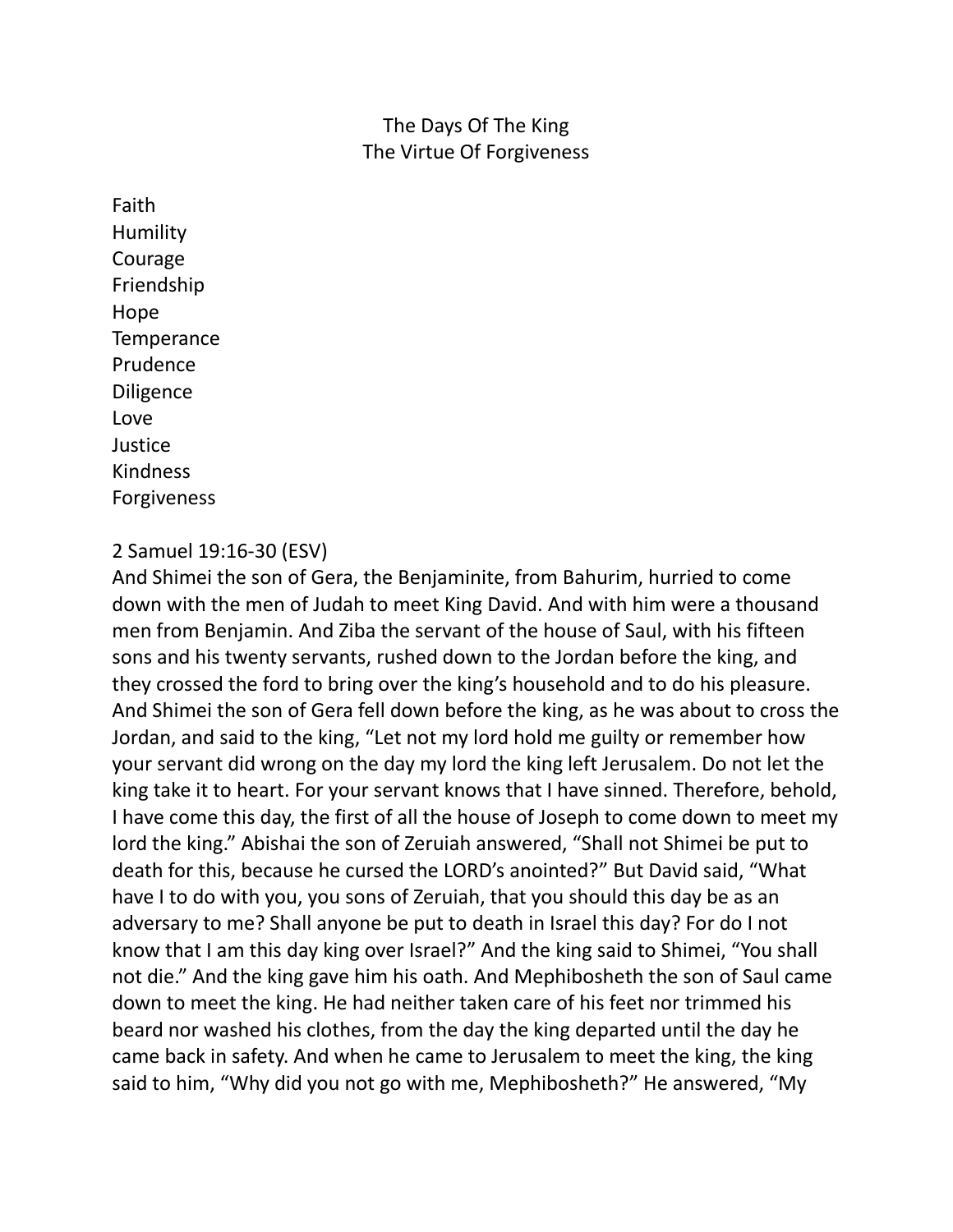lord, O king, my servant deceived me, for your servant said to him, 'I will saddle a donkey for myself, that I may ride on it and go with the king,' For your servant is lame. He has slandered your servant to my lord the king. But my lord the king is like the angel of God; do therefore what seems good to you. For all my father's house were but men doomed to death before my lord the king, but you set your servant among those who eat at your table. What further right have I, then, to cry to the king?" And the king said to him, "Why speak any more of your affairs? I have decided: you and Ziba shall divide the land." And Mephibosheth said to the king, "Oh, let him take it all, since my lord the king has come safely home." We all must seek forgiveness from the king because none of us are worthy of the king.

Three People: Three Approaches to Forgiveness

Shimei: Plead for mercy

Abishai: Point the finger

### Luke 18:9-14 (ESV)

He also told this parable to some who trusted in themselves that they were righteous, and treated others with contempt: "Two men went up into the temple to pray, one a Pharisee and the other a tax collector. The Pharisee, standing by himself, prayed thus: 'God, I thank you that I am not like other men, extortioners, unjust, adulterers, or even like this tax collector. I fast twice a week; I give tithes of all I get,' But the tax collector, standing far off, would not even lift up his eyes to heaven, but beat his breast, saying, 'God, be merciful to me, a sinner!" I tell you, this man went down to his house justified, rather than the other. For everyone who exalts himself will be humbled, but the one who humbles himself will be exalted."

Both of them were forgiven.

King Jesus can forgive fully and freely because He knows where He sits.

### 2 Samuel 19:22 (MSG)

But David said, "What is it with you sons of Zeruiah? Why do you insist on being so contentious? Nobody is going to be killed today. I am again king over Israel!"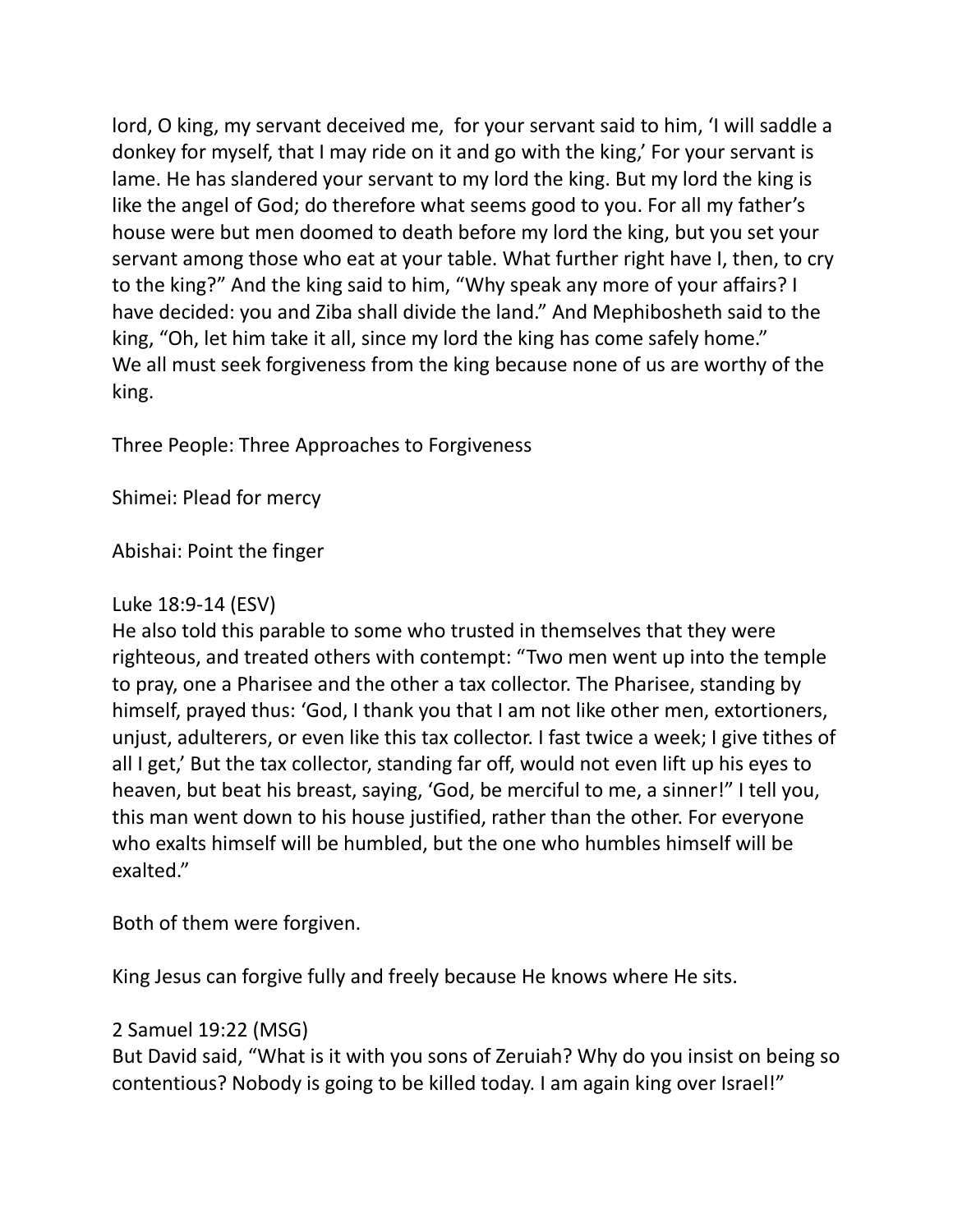The forgiveness of the King sets us free to respond like Mephibosheth.

Trust The King To Resolve It.

2 Samuel 19:27b (ESV) …do whatever seems good to you.

Genesis 18:25 (ESV)

Far be it from you to do such a thing, to put the righteous to death with the wicked, so that the righteous fare as the wicked! Far be that from you! Shall not the Judge of all the earth do what is just?

Focus On The Victories Not The Victimhood

#### 2 Samuel 19:28 (ESV)

For all my father's house were but men doomed to death before my lord the king, but you set your servant among those who eat at your table. What further right have I, then, to cry to the king?

#### Psalm 46:8-10 (ESV)

Come, behold the works of the LORD, how he has brought desolations on the earth. He makes wars cease to the end of the earth; he breaks the bow and shatters the spear; he burns the chariots with fire. "Be still, and know that I am God. I will be exalted among the nations, I will be exalted in the earth!"

Give Up Everything To Be With The King

#### 2 Samuel 19:29 (ESV)

And the king said to him, "Why speak any more of your affairs? I have decided: you and Ziba shall divide the land." And Mephibosheth said to the king, "Oh, let him take it all, since my lord the king has come safely home."

#### Ephesians 2:4-7 (ESV)

But God, being rich in mercy, because of the great love with which he loved us, even when we were dead in our trespasses, made us alive together with Christ – by grace you have been saved – and raised us up with him and seated us with him